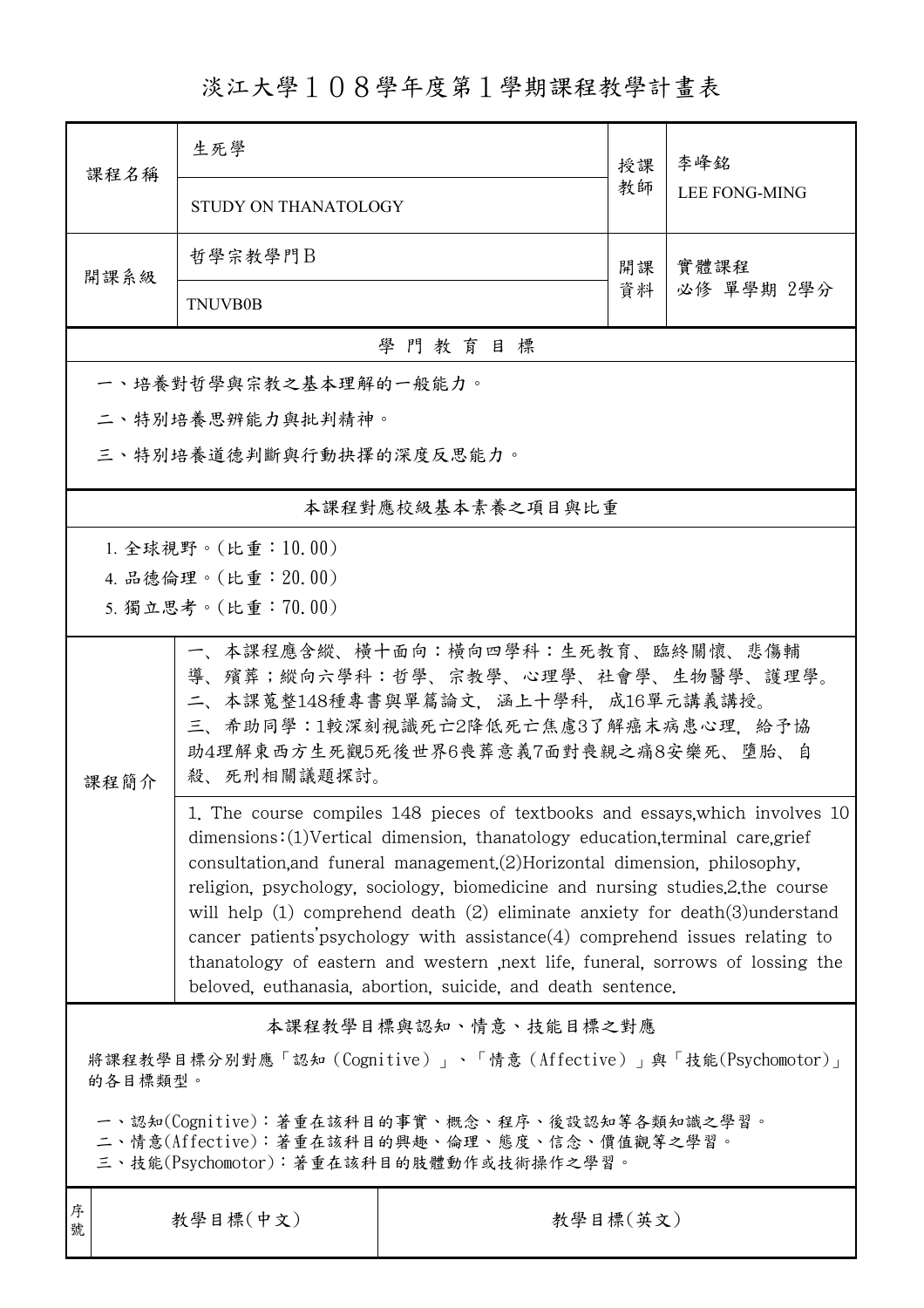|                | 1 1較深刻正視與認識死亡              |                        |             | 1. Capable of dealing and comprehending death with<br>greater depth comprehend issues relating to<br>thanatology of eastern and western , next life, funeral,<br>sorrows of lossing the beloved, euthanasia, abortion,<br>suicide, and death sentence. |                   |  |
|----------------|----------------------------|------------------------|-------------|--------------------------------------------------------------------------------------------------------------------------------------------------------------------------------------------------------------------------------------------------------|-------------------|--|
|                | 2 2坦然面對死亡,降低死亡焦慮           |                        |             | 2. Facing death with openness and easing anxiety<br>for death.                                                                                                                                                                                         |                   |  |
|                | 3 3了解癌末病患心理狀態,並能給<br>予協助   |                        |             | 3 understand cancer patients' psychology with<br>adequate assistance.                                                                                                                                                                                  |                   |  |
|                | 4 4理解東西方生死觀, 與探究死後<br>的世界  |                        |             | 4 discern thanatology from both eastern and western<br>perspectives and explore the world after death.                                                                                                                                                 |                   |  |
|                | 5 5認識喪葬的意義                 |                        |             | 5 learn the meanings of funeral                                                                                                                                                                                                                        |                   |  |
|                | 6 6理解如何面對喪親之痛              |                        |             | 6 understand the approaches for managing sorrows<br>for loss of the beloved.                                                                                                                                                                           |                   |  |
|                | 關議題之探討                     | 7 7安樂死、墮胎、自殺、死刑等相      |             | 7 explore controversial issues relating to euthanasia.<br>abortion, suicide, and death sentence.                                                                                                                                                       |                   |  |
|                |                            |                        |             | 教學目標之目標類型、核心能力、基本素養教學方法與評量方式                                                                                                                                                                                                                           |                   |  |
| 序號             | 日標類型                       | 院、系 $(\kappa)$<br>核心能力 | 校級<br>基本素養  | 教學方法                                                                                                                                                                                                                                                   | 評量方式              |  |
| 1              | 認知                         |                        | 145         | 講述、討論                                                                                                                                                                                                                                                  | 作業、討論(含課<br>堂、線上) |  |
| $\overline{2}$ | 情意                         |                        | 145         | 講述、討論                                                                                                                                                                                                                                                  | 作業、討論(含課<br>堂、線上) |  |
| 3              | 認知                         |                        | 145         | 講述、討論                                                                                                                                                                                                                                                  | 作業、討論(含課<br>堂、線上) |  |
| 4              | 認知                         |                        | 145         | 講述、討論                                                                                                                                                                                                                                                  | 作業、討論(含課<br>堂、線上) |  |
| 5              | 認知                         |                        | 145         | 講述、討論                                                                                                                                                                                                                                                  | 作業、討論(含課<br>堂、線上) |  |
| 6              | 情意                         |                        | 145         | 講述、討論                                                                                                                                                                                                                                                  | 作業、討論(含課<br>堂、線上) |  |
| 7              | 認知                         |                        | 145         | 講述、討論                                                                                                                                                                                                                                                  | 作業、討論(含課<br>堂、線上) |  |
|                |                            |                        |             | 授課進度表                                                                                                                                                                                                                                                  |                   |  |
| 週次             | 日期起訖                       | 內 容 (Subject/Topics)   |             |                                                                                                                                                                                                                                                        | 備註                |  |
| 1              | $108/09/09$ ~<br>108/09/15 | 課程介紹                   |             |                                                                                                                                                                                                                                                        |                   |  |
| 2              | $108/09/16$ ~<br>108/09/22 |                        | 美國與台灣的生死學教育 |                                                                                                                                                                                                                                                        |                   |  |
| 3              | $108/09/23$ ~<br>108/09/29 | 生死學與新進生命科學             |             |                                                                                                                                                                                                                                                        |                   |  |
| 4              | $108/09/30$ ~<br>108/10/06 | 西方的生死觀<br>東、           |             |                                                                                                                                                                                                                                                        |                   |  |
| 5              | $108/10/07$ ~<br>108/10/13 | 人生的意義<br>交作業一          |             |                                                                                                                                                                                                                                                        |                   |  |
|                | $108/10/14$ ~<br>108/10/20 | 高齢化社會的心靈革命             |             |                                                                                                                                                                                                                                                        |                   |  |